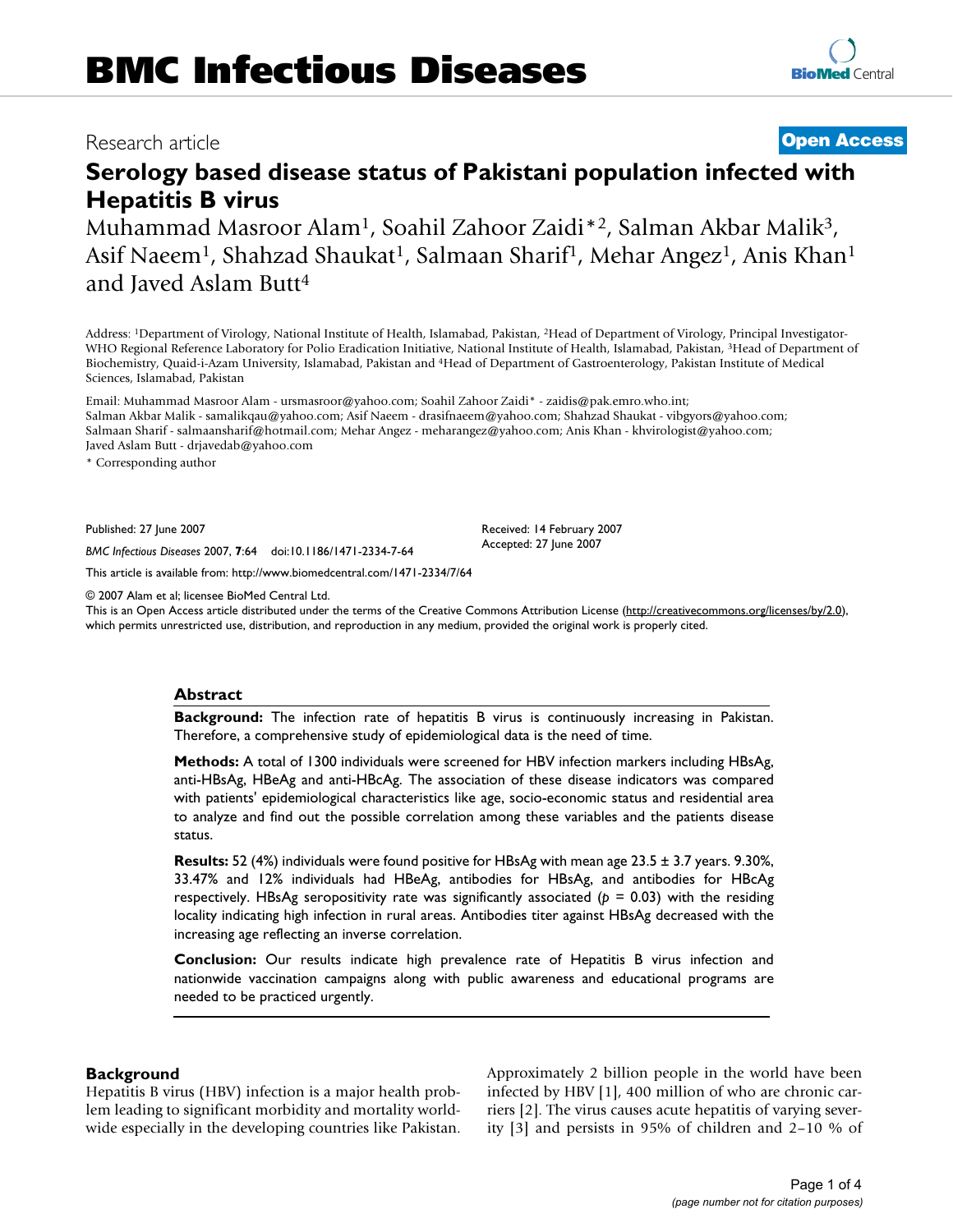adult patients [4] leading to chronic liver disease, cirrhosis, hepatocellular carcinoma [5] and even fulminant hepatitis [6].

In Pakistan, HBV infection rate is increasing day by day. The reason may be the lack of proper health facilities or poor economical status and less public awareness about the transmission of major communicable diseases like hepatitis B, hepatitis C and Human Immunodeficiency syndrome.

This research study was conducted to assess the major epidemiological factors linked with hepatitis B virus infection. Therefore, serological testing of randomly selected individuals was performed for HBV infection markers and the association of individuals' demographics with the status of Hepatitis B virus infection was determined.

## **Methods**

#### *Population data*

This study was completed during January 2005 to January 2006 at Serology Laboratories, Department of Virology, National Institute of Health (NIH), Islamabad after receiving approval from the Research committee of NIH.

The study included 1300 individuals including males and females, aged 8–53 years from different localities of the country. Individual's epidemiological and demographic data like age, residential area and socio-economic status was recorded on a standard designed questionnaire.

The socio-economic status was mainly assessed as two categories: poor and rich. The individuals with monthly income between Rs.5, 000 – 10, 000 and more than 10,000 were considered as poor and rich respectively. Regarding area, all the peri-urban localities, villages and small towns were included in rural area whereas the population from the main central areas of city was included to fulfill the criteria of urban category.

#### *Serological testing*

Blood sample was taken from all individuals after getting verbal as well as written consent. 8 cc of venous blood was collected in a sterile vaccutainer and was referred to Serology laboratories, Department of Virology, NIH where centrifugation was done to separate sera. Sera were stored at - 20°C until further processing. The individuals were referred for serological testing of HBV markers including HBsAg, anti-HBsAg, HBeAg and anti-HBcAg. Accordingly, each individual was tested using AxSym HBsAg MEIA, AxSym AUSAB, Abbott Laboratories, IL, USA and AxSym CORE, Abbott Laboratories, USA.

#### *Statistical analysis*

Logistic regression was used to check out the relationship between HBV markers and associated risk factors. A pvalue ≤ 0.05 was considered as statistically significant.

#### **Results**

Out of the total 1300 individuals screened, 52 (4%) were positive for HBsAg. Males were found to be more frequently positive for HBsAg than females (64% vs. 36%). The mean age of individuals positive for HBsAg was found to be 23.5 years  $(\pm 3.7)$ . The frequency of HBV infection was found to be higher in the individuals aged 30–40 years while anti-HBsAg level was higher in younger individuals and level descended with the increasing age as shown in Figure 1. 435 (33.47%) individuals were found with anti-HBsAg above the detection limits including 23.14% males and 10.33% females. The individual positive for HBsAg were retested for confirmation and then tested for presence of HBeAg. 121 (9.30%) of them were found positive for HBeAg. Antibodies to core antigen were found in 156 (12%) of the total individuals enrolled. Twenty four of them were also positive for HBsAg.

The regression analysis was performed to assess the relation of HBV disease status with the patients epidemiological characteristics which showed that HBsAg seropositivity was significantly associated with residential area and socio-economic status of individuals showing rural locality and poverty as the major risk factors involved ( $p = 0.03$  and  $p = 0.04$  respectively). It was analyzed that rural population is at 3.8 fold high risk of HBV infection as compared to those residing in the urban localities. Similarly, poverty is also linked with high HBV infection rate posing the poor population at a 2.2 fold high risk of infection. Regarding age, the individuals aged 21–30 years of age were found to be at 2.7 times higher risk of HBV acquisition followed by 31–60 years of age period vulnerable for infection (Table 1).

### **Discussion**

In Pakistan, a large number of studies have been carried out regarding HBV prevalence rate and epidemiological



### Figure 1

Frequency of HBsAg and Anti-HBsAg seropositivity among various age groups.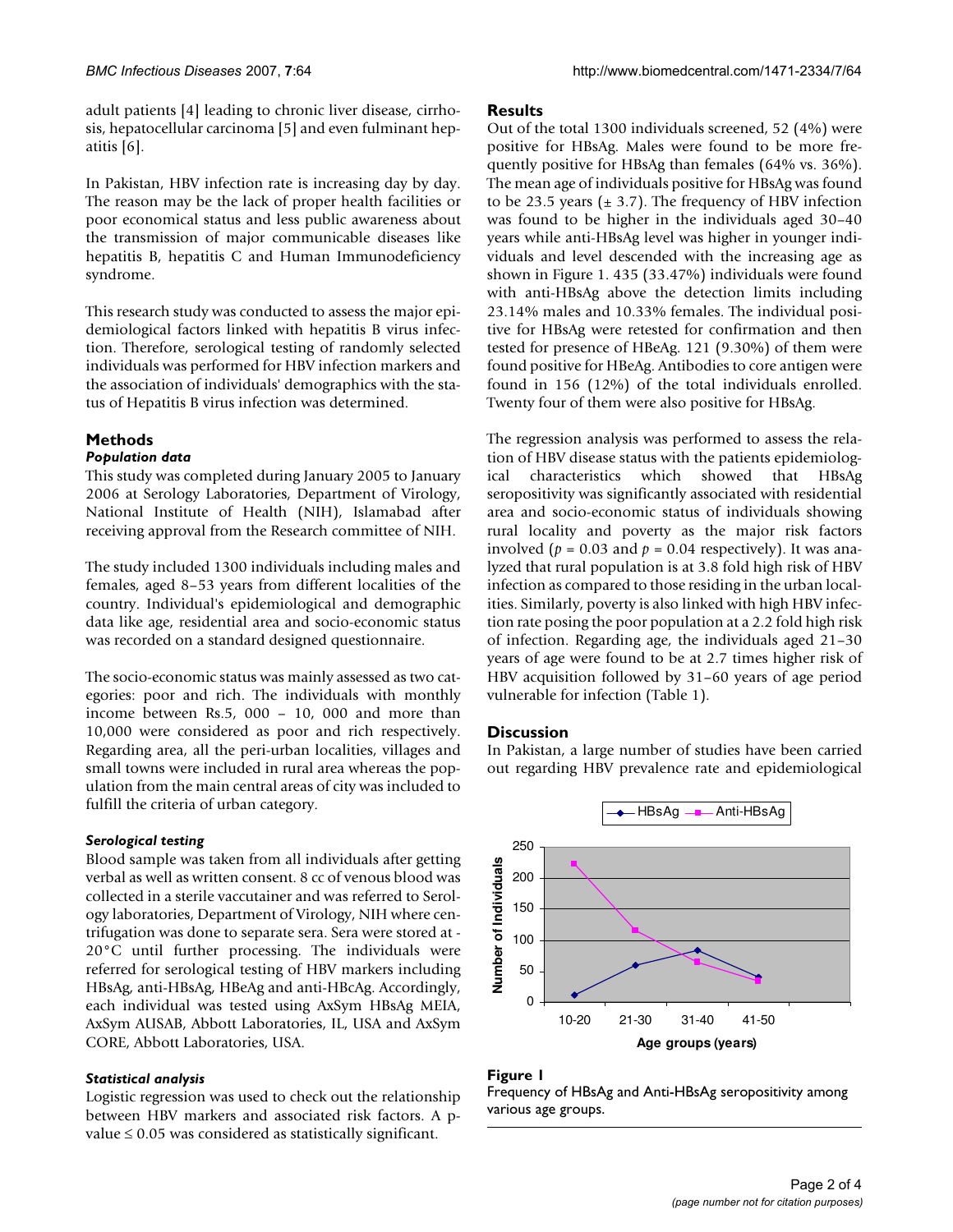| Table 1: Multiple Regression analysis representing the           |
|------------------------------------------------------------------|
| association of individuals' variables with the seroprevalence of |
| <b>Hepatitis B virus</b>                                         |

| <b>Risk factors</b>     | $HBsAg + (Out of 1300)$ OR (95% CI) |                  |
|-------------------------|-------------------------------------|------------------|
| <b>Residential area</b> |                                     |                  |
| Urban                   | $\overline{14}$                     |                  |
| Rural                   | 38                                  | $3.8(1.6-9.8)$   |
| Socio-economic status   |                                     |                  |
| Rich                    | 19                                  |                  |
| Poor                    | 33                                  | $2.2$ (1.3–3.7)  |
| Age (years)             |                                     |                  |
| $20$                    | 06                                  |                  |
| $21 - 30$               | 13                                  | $2.7(1.6-4.9)$   |
| $31 - 40$               | 21                                  | $1.2(0.7-2)$     |
| $41 - 60$               | 10                                  | $1.2(0.9-3.2)$   |
| >60                     | 02                                  | $0.8(0.5 - 1.2)$ |

issues. All such studies present a quite variable picture of the disease depending on the factors focused like sample size, objectives of study, associated risk factors, population under study, diagnostic assays practiced, ethnicity, socio-economic status and general population behavior.

The present study is based on Pakistani population selected on random basis including individuals from all the four provinces of Pakistan. Almost all of the previous reports showing the country disease picture are based on the patients' data that visited hospitals or were found to be clinically affected. Furthermore, a major part of such studies are based on selected groups known to be highly vulnerable for the disease acquisition. Therefore, it was the need of time to explore the current figure of infected population.

According to WHO, Pakistan falls in the low endemic area of HBV infection with prevalence of 3% infected population. Hussain *et al*., in 1998 [7] reported 7.8% incidence of HBV infection with male to female ratio of 7:1. A study from Bahawalpur showed 2.9% prevalence of HBV carriers among local population [8]. A study conducted at Armed Force Institute of Transfusion, Islamabad showed that 3.3% blood donors from Northern Pakistan were HBsAg positive [9]. HBV prevalence was found to be 2.04% in Lahore while 2.06% in healthy blood donors of Faisalabad [10] The frequency of hepatitis B antigen and antibody determined in healthy subjects and patients with liver disease was 2.9% and 35% respectively while 33% patients with acute viral hepatitis, 20% with cirrhosis and 10% with hepatocellular carcinoma (HCC) were HBsAg positive [11]. HBV prevalence rate of 2% had been reported in the male volunteer blood donors of Karachi [12]. 55% of the chronic liver disease and hepatocellular carcinoma patients were positive for HBsAg [13]. The seroprevalence of HBsAg in male sex workers at Karachi showed positivity rate of 3.4% [14].

In our study, most of the individuals positive for HBsAg and HBeAg were belonging to low class socio-economic status and rural areas. Pakistan lies between middle to low income countries with over one-twelfth of labor force unemployed, where over one fifth of the population subsides in poverty and over half of the population is illiterate [15]. According to Population Census Organization, Pakistan has about 165.80 million population with 67.5% living in rural areas while urban population is comprised of 32.5% of total population (16). It has been well documented that HBV infection is more prevalent in low socio-economic settings in majority of the world regions like Indonesia [17] and similarly in Pakistan.

The high level of anti-HBsAg in the younger age is an indicative of the progressive efforts of EPI after inclusion of HBV vaccination in the routine immunization practice. Public awareness plays a much important role in the prevention and control of infections especially those having no proper or specific treatment and cure. Good management practices are proven to be the gold standard ways in order to get control of such dead-end diseases like HBV, HCV and HIV.

There were only 16 (1.23%) patients found to be vaccinated against HBsAg. Further more, almost all of the other patients declared that none was either vaccinated against HBV, representing very little vaccination coverage. Unawareness and Cost effectiveness were found to be the main issues regarding very little vaccination coverage.

The risk factor involved in the recent outbreak of HBV infection reported from Larkana (Sindh province of Pakistan) has been found to be the intravenous drug usage. The limitations of our study include the lack of information about HBV associated risk factors like multiple blood transfusions, surgical operations especially haemodialysis, dental procedures, unsafe sex practices, frequent barber visiting and horizontal transmission modes. Also, the target populations like intravenous drug users and addicted population are more prone and vulnerable to get and transmit infection frequently and needs particular attention.

### **Conclusion**

Hepatitis B virus infection is widespread in Pakistan and has led to a higher incidence of acute and chronic liver diseases in the region. Establishment of defense measures against hepatitis virus infections is an important and urgent matter for public health. It is imperative that for eradication of HBV infection, universal vaccination of all new born is carried out together with education of the